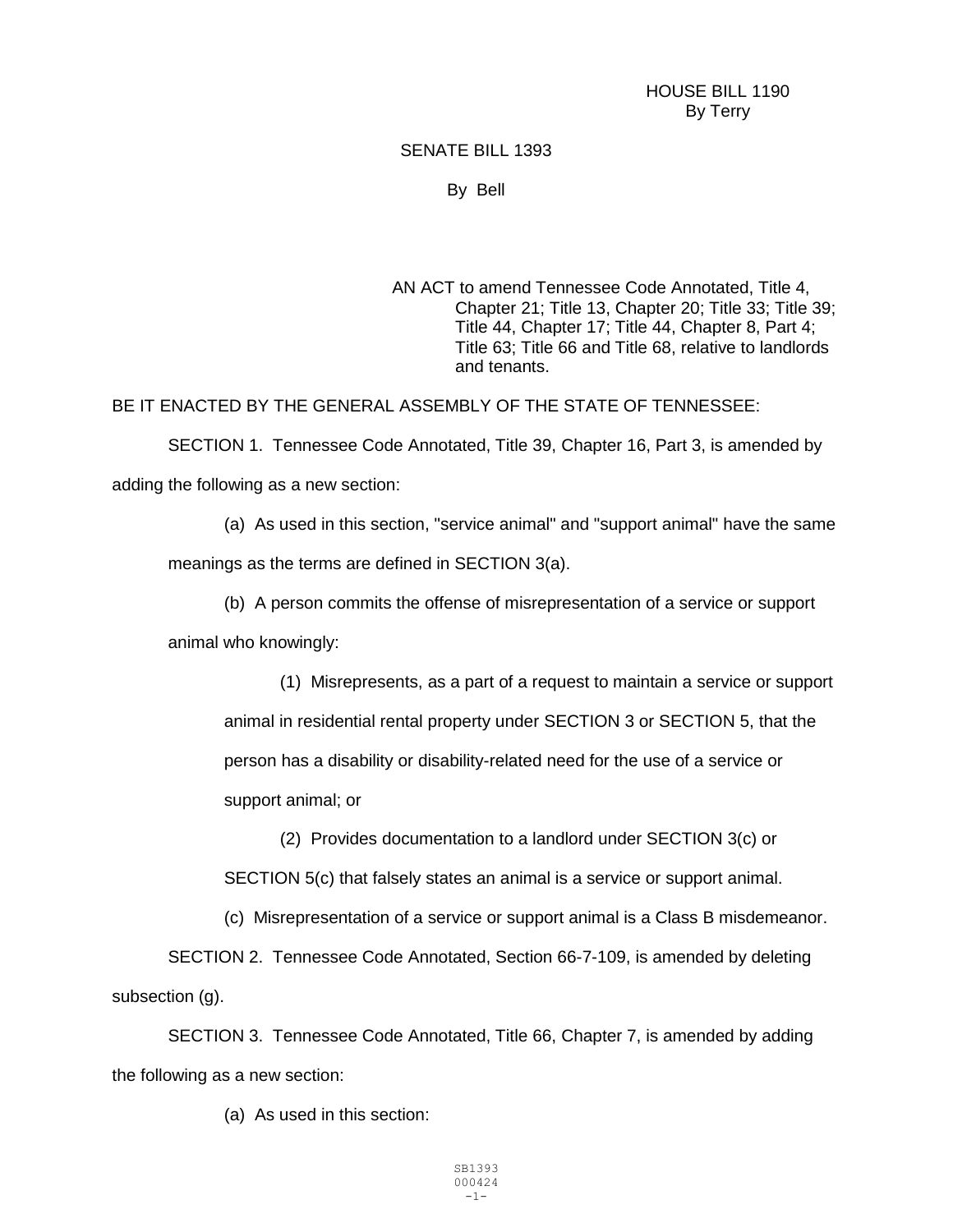(1) "Disability" means:

(A) A physical or mental impairment that substantially limits one (1) or more major life activities;

(B) A record of an impairment described in subdivision (a)(1)(A); or

(C) Being regarded as having an impairment described in subdivision (a)(1)(A);

(2) "Health care" means any care, treatment, service, or procedure to maintain, diagnose, or treat an individual's physical or mental condition;

(3) "Healthcare provider" means a person who is licensed, certified, or otherwise authorized or permitted by the laws of this state to administer health care in the ordinary course of business or practice of a profession;

(4) "Reliable documentation" means written documentation provided by:

(A) A healthcare provider with actual knowledge of an individual's disability;

(B) An individual or entity with a valid, unrestricted state license, certification, or registration to serve persons with disabilities with actual knowledge of an individual's disability; or

(C) A caregiver, reliable third party, or a governmental entity with actual knowledge of an individual's disability;

(5) "Service animal" means a dog or miniature horse that has been individually trained to work or perform tasks for an individual with a disability; and

(6) "Support animal" means an animal selected to accompany an individual with a disability that has been prescribed or recommended by a healthcare provider to work, provide assistance, or perform tasks for the benefit of the individual with a disability, or provide emotional support that alleviates one (1) or more identified symptoms or effects of the individual's disability.

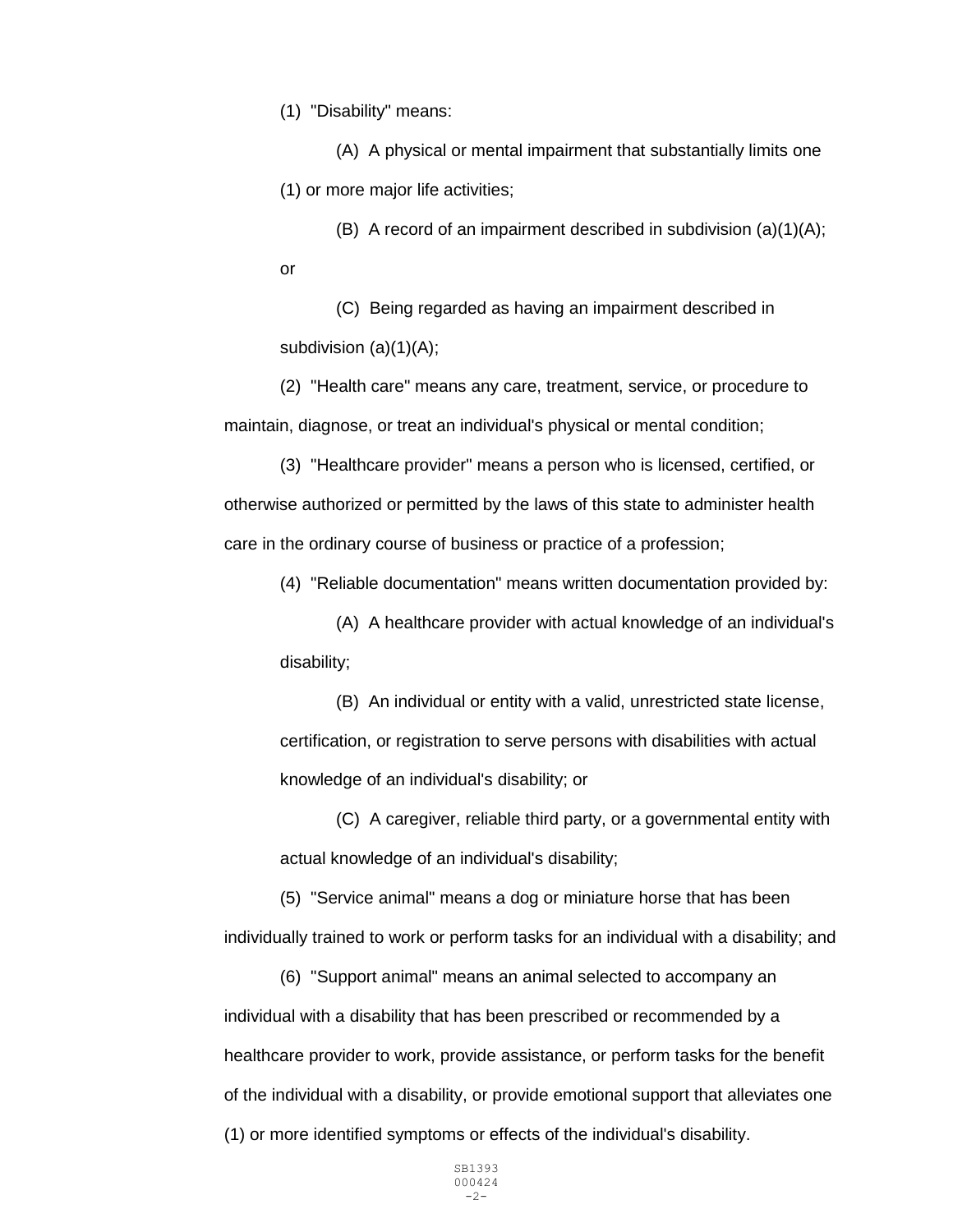(b) A tenant or prospective tenant with a disability who requires the use of a service or support animal may request an exception to a landlord's policy that prohibits or limits animals or pets on the premises or that requires any payment by a tenant to have an animal or pet on the premises.

(c) A landlord who receives a request made under subsection (b) from a tenant or prospective tenant may ask that the individual, whose disability is not readily apparent or known to the landlord, submit reliable documentation of a disability and the disabilityrelated need for a service or support animal. If the disability is readily apparent or known but the disability-related need for the service or support animal is not, the landlord may ask the individual to submit reliable documentation of the disability-related need for a service or support animal.

(d) A landlord who receives reliable documentation under subsection (c) may authenticate the reliable documentation.

(e) A landlord may deny a request made under subsection (b) if a tenant or prospective tenant fails to provide accurate, reliable documentation that meets the requirements of subsection (c), after the landlord requests the reliable documentation.

(f)

(1) It is deemed to be material noncompliance and default by the tenant with the rental agreement, if the tenant:

(A) Misrepresents that there is a disability or disability-related need for the use of a service or support animal; or

(B) Provides documentation under subsection (c) that falsely states an animal is a service or support animal.

$$
= 3 =
$$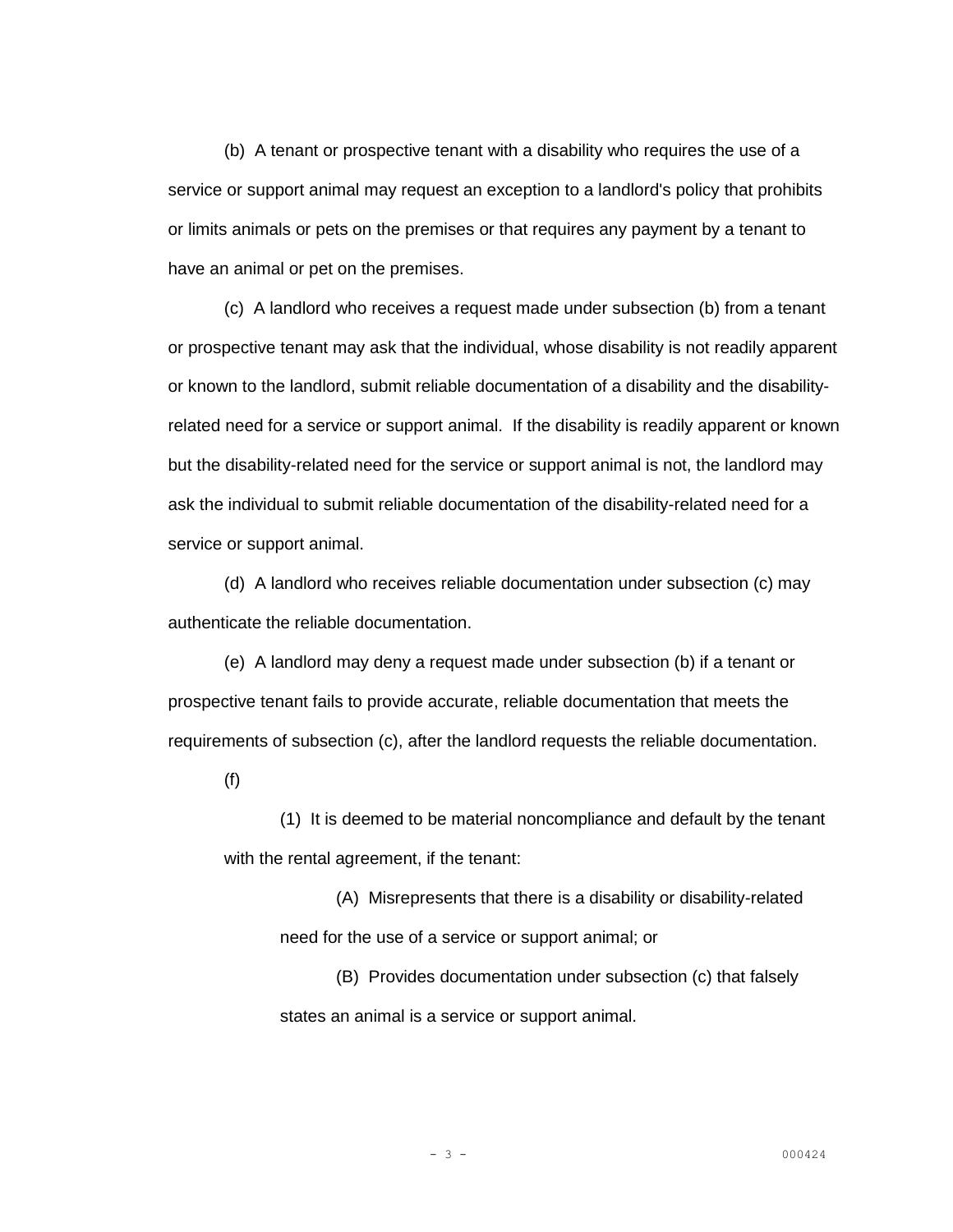(2) In the event of any violation of subdivision  $(f)(1)$ , the landlord may terminate the tenancy and recover damages, including, but not limited to, reasonable attorney's fees.

(g) Notwithstanding any other law to the contrary, a landlord is not liable for injuries by a person's service or support animal permitted on the premises as a reasonable accommodation to assist the person with a disability pursuant to the Fair Housing Act, as amended, (42 U.S.C. §§ 3601 et seq.), the Americans with Disabilities Act of 1990, (42 U.S.C. §§ 12101 et seq.), and Section 504 of the Rehabilitation Act of 1973, as amended, (29 U.S.C. § 701), or any other federal, state, or local law.

(h) Only to the extent it conflicts with federal or state law, this section does not apply to public housing units owned by a governmental entity.

SECTION 4. Tennessee Code Annotated, Section 66-28-505(f), is amended by deleting the subsection and substituting the following:

(f)

(1) It is deemed to be material noncompliance and default by the tenant with the rental agreement, if the tenant:

(A) Misrepresents that there is a disability or disability-related need for the use of a service or support animal; or

(B) Provides documentation under SECTION 5(c) that falsely states an animal is a service or support animal.

(2) As used in this subsection (f), "service animal" and "support animal" have the same meanings as the terms are defined in SECTION 5(a).

(3) In the event of any violation of subdivision (f)(1), the landlord may terminate the tenancy and recover damages, including, but not limited to, reasonable attorney's fees.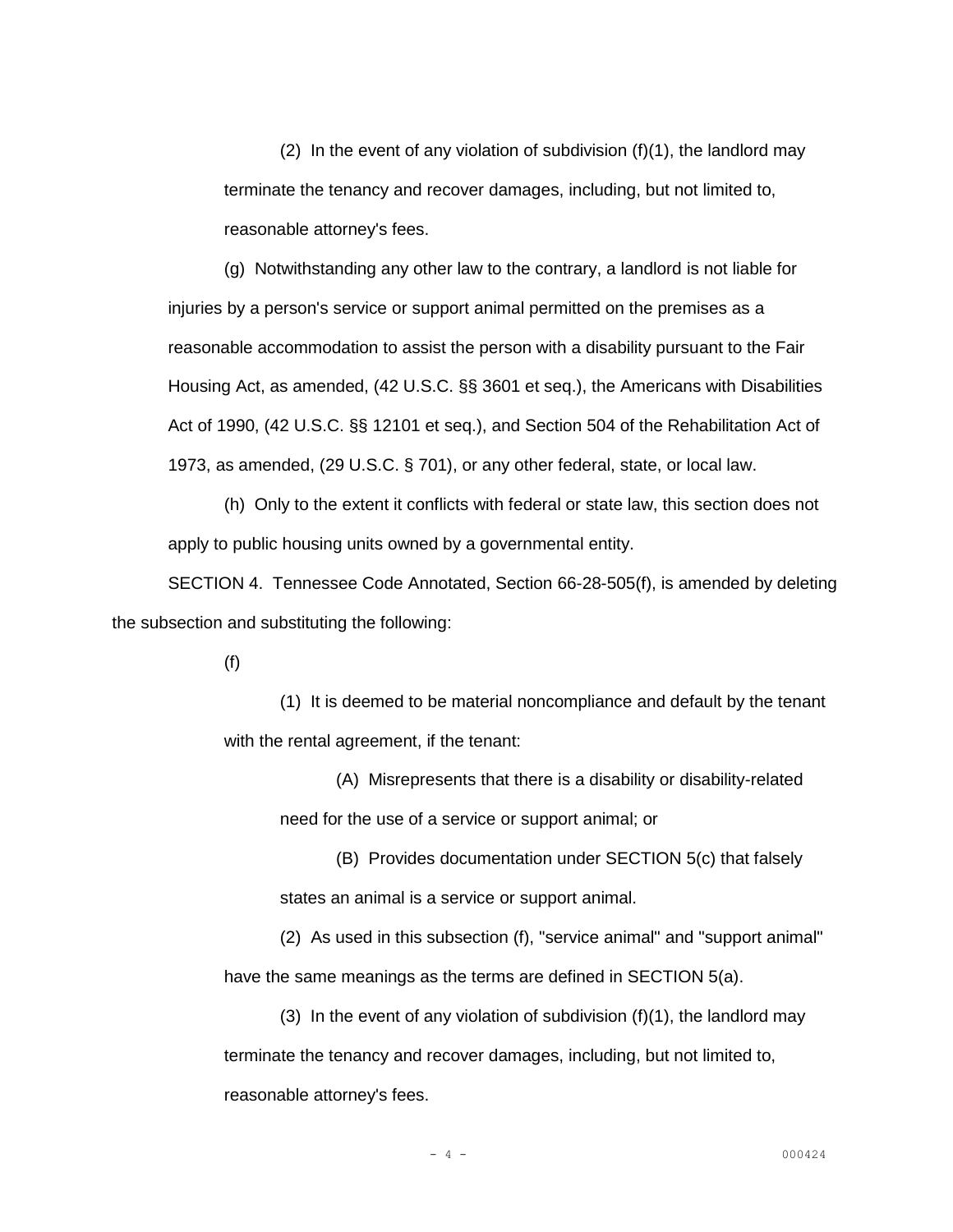(4) Only to the extent it conflicts with federal or state law, this subsection

(f) does not apply to public housing units owned by a governmental entity.

SECTION 5. Tennessee Code Annotated, Title 66, Chapter 28, Part 4, is amended by adding the following as a new section:

(a) As used in this section:

(1) "Disability" means:

(A) A physical or mental impairment that substantially limits one (1) or more major life activities;

(B) A record of an impairment described in subdivision (a)(1)(A); or

(C) Being regarded as having an impairment described in subdivision (a)(1)(A);

(2) "Health care" means any care, treatment, service, or procedure to maintain, diagnose, or treat an individual's physical or mental condition;

(3) "Healthcare provider" means a person who is licensed, certified, or otherwise authorized or permitted by the laws of this state to administer health care in the ordinary course of business or practice of a profession;

(4) "Reliable documentation" means written documentation provided by:

(A) A healthcare provider with actual knowledge of an individual's disability;

(B) An individual or entity with a valid, unrestricted state license, certification, or registration to serve persons with disabilities with actual knowledge of an individual's disability; or

(C) A caregiver, reliable third party, or a governmental entity with actual knowledge of an individual's disability;

$$
-5-
$$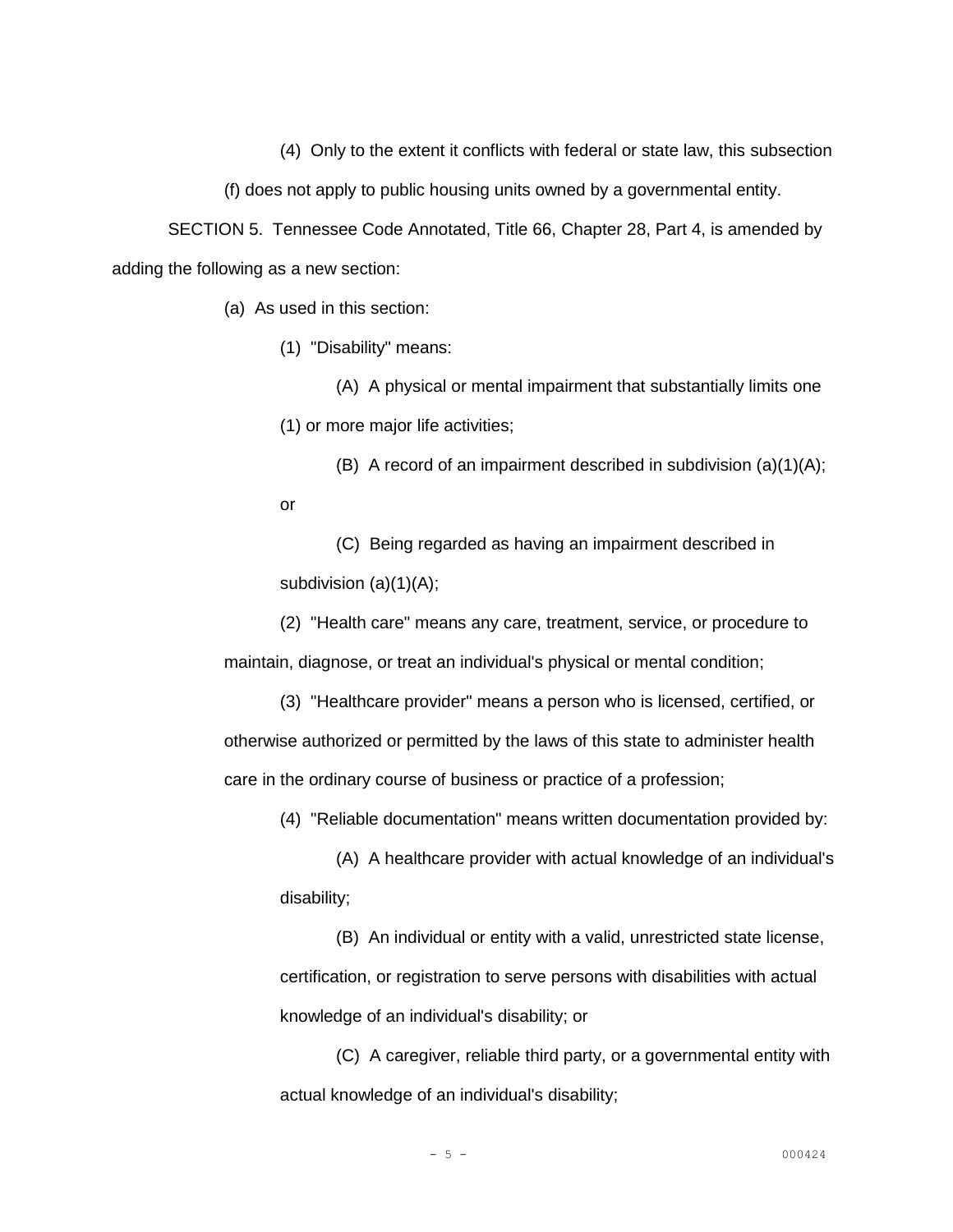(5) "Service animal" means a dog or miniature horse that has been individually trained to work or perform tasks for an individual with a disability; and

(6) "Support animal" means an animal selected to accompany an individual with a disability that has been prescribed or recommended by a healthcare provider to work, provide assistance, or perform tasks for the benefit of the individual with a disability, or provide emotional support that alleviates one (1) or more identified symptoms or effects of the individual's disability.

(b) A tenant or prospective tenant with a disability who requires the use of a service or support animal may request an exception to a landlord's policy that prohibits or limits animals or pets on the premises or that requires any payment by a tenant to have an animal or pet on the premises.

(c) A landlord who receives a request made under subsection (b) from a tenant or prospective tenant may ask that the individual, whose disability is not readily apparent or known to the landlord, submit reliable documentation of a disability and the disabilityrelated need for a service or support animal. If the disability is readily apparent or known but the disability-related need for the service or support animal is not, the landlord may ask the individual to submit reliable documentation of the disability-related need for a service or support animal.

(d) A landlord who receives reliable documentation under subsection (c) may authenticate the reliable documentation.

(e) A landlord may deny a request made under subsection (b) if a tenant or prospective tenant fails to provide accurate, reliable documentation that meets the requirements of subsection (c), after the landlord requests the reliable documentation.

(f)